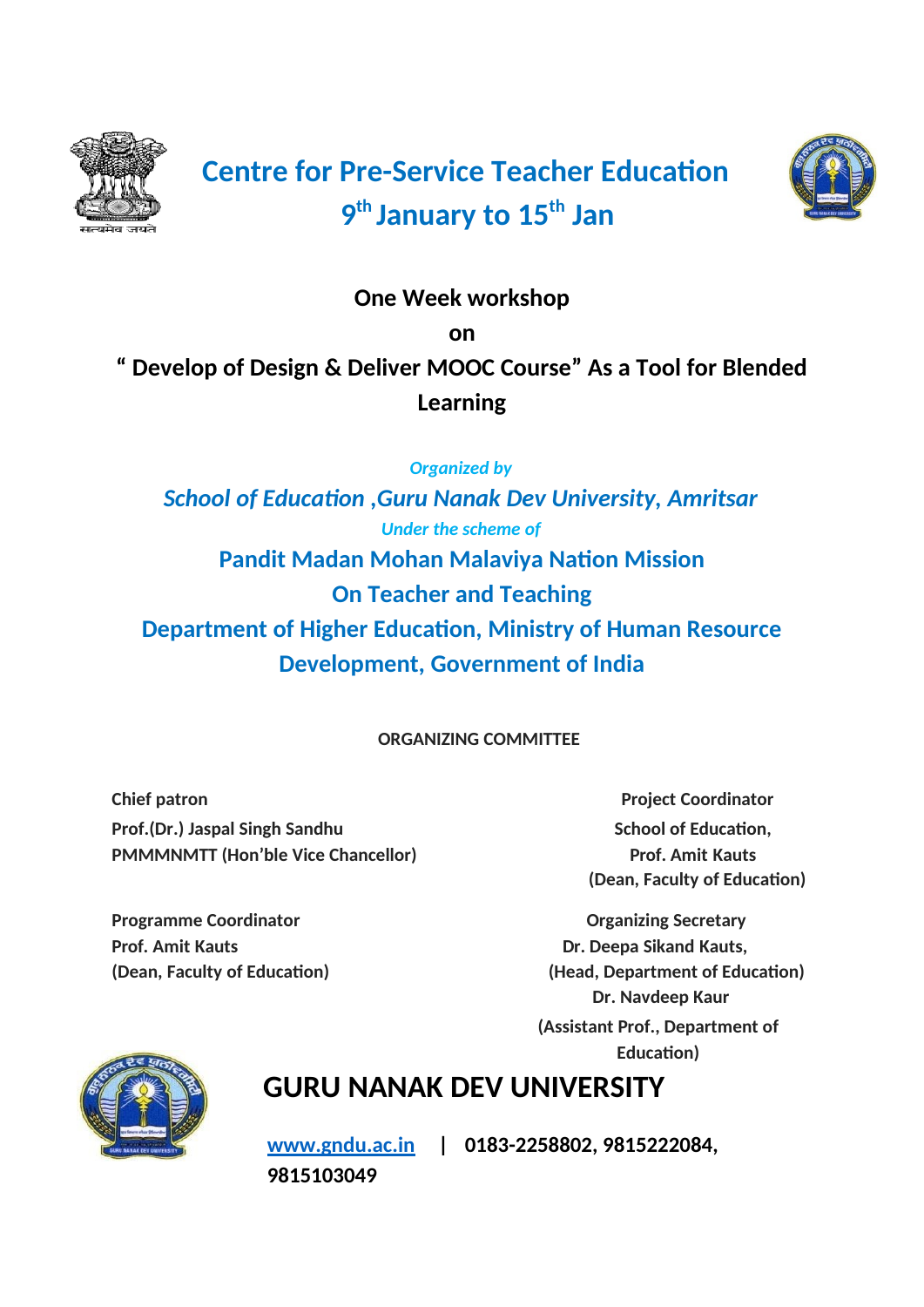#### **ABOUT THE INSTITUION**

Guru Nanak Dev University was established at Amritsar, India on November 24, 1969 to commemorate Guru Nanak Dev's birth quincentenary celebrations. The university has marked its emblem across the globe and is continuing its journey of achieving new heights in pursuance of its cherished goals. University Grants Commission (UGC) has granted category-1 status to the university, the only university to get this ELITE STATUS in the region of Punjab , Haryana , Himachal Pradesh & Chandigarh . Improving its rank from last year, Guru Nanak Dev University has been ranked 59 in the All – India university ranking released under the national institution ranking framework (NIRF) by the Ministry of Human Resource Development (MHRD), Govt. of India. Guru Nanak Dev University (GNDU) being a State University became the first university to get approval of School of Education. The SOE endeavors to provide programmes of excellence in pre-service and in-service education of prospective and practicing teachers through teaching and learning, research, consultancy, publication and community services.

#### **ABOUT THE WORKSHOP**

School of education (PMMMNMTT), of Guru Nanak Dev University organize a one week workshop on Develop Design Deliver MOOC Course for teacher Educators under Pandit Madan Mohan Malaviya National Mission on Teacher and Teaching. This scheme was launched with an intent to improve quality in educational development at all stages of education. The theme of this workshop is to sensitize the participants about the digital initiatives of GoI in Higher Education and to Develop MOOC Course as a tool for teaching in a blended mode. The workshop includes lectures as well as extensive hands on training which will provide both theoretical and practical exposure to the participants. The participants will get hands on training on development of e content, various web tools for development of MOOC and use of MOODLE as learning management system and draft will be submitted by participants on the completion of the workshop. *Participants will experience and learn about blended/online learning, instructional design strategies, Canvas tools and techniques, and other web-based tools to support the teaching and learning process.*

#### **OBJECTIVES**

- To acquaint participants with various OER's.
- To familiarize the participant with various mobile learning tools.
- To acquaint participants with Canvas tools and techniques
- To development understanding about various web based tools used to support the teaching and learning process**.**
- to take the participants through the planning, design, and implementation process of creating a blended or online course;